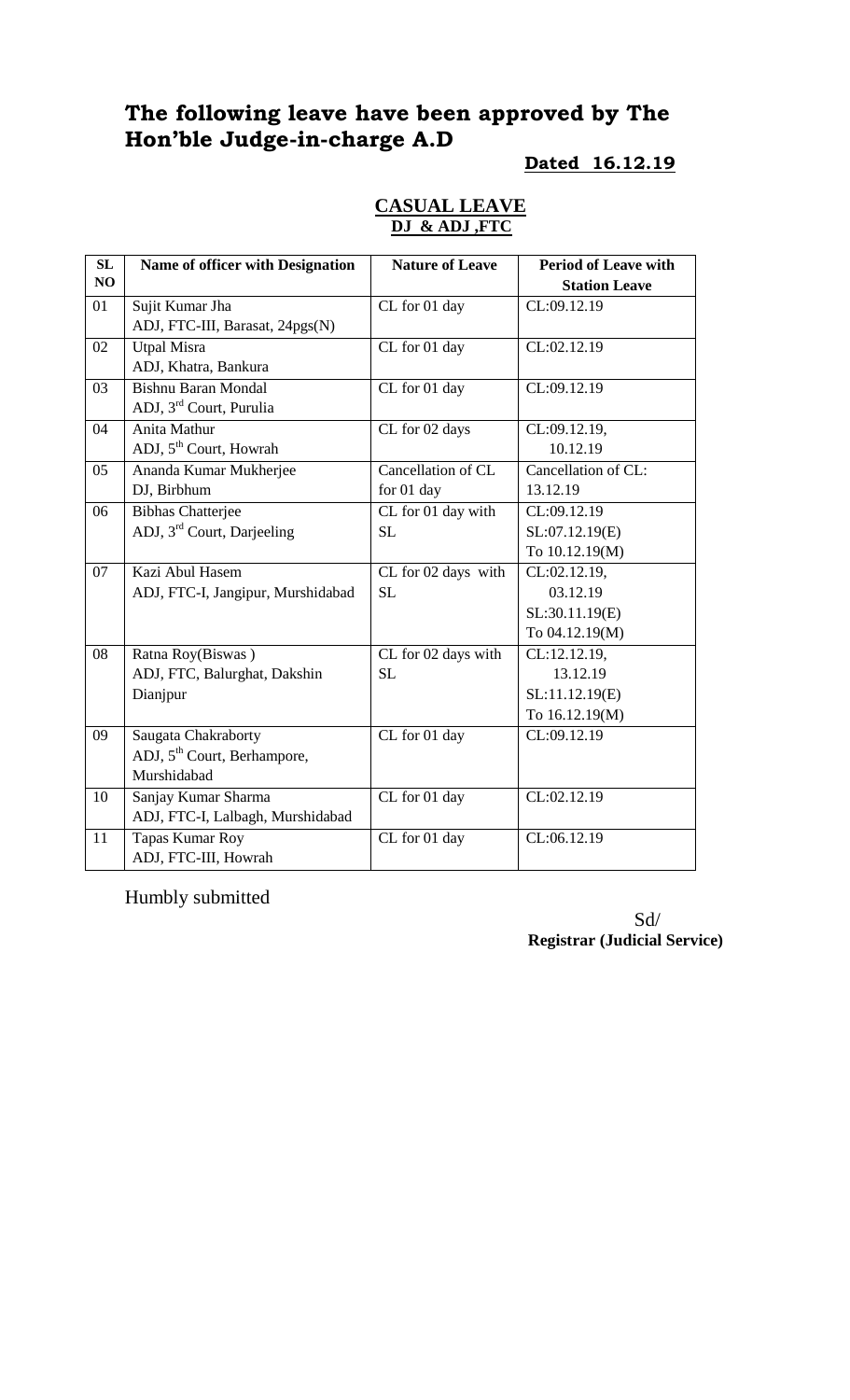# **The following leave have been approved by The Hon'ble Judge-in-charge A.D**

# **Dated 16.12.19**

| SL | Name of officer with                                   | <b>Nature of Leave</b> | <b>Period of Leave with Station</b> |
|----|--------------------------------------------------------|------------------------|-------------------------------------|
| NO | <b>Designation</b>                                     |                        | Leave                               |
| 01 | Sukumar Ray                                            | Cancellation of CL for | Cancellation of CL:20.12.19,        |
|    | DJ,                                                    | 02 days                | 21.12.19                            |
|    | Coochbehar                                             |                        |                                     |
| 02 | <b>Bikash Banik</b>                                    | CL for 02 days with SL | CL:18.12.19,                        |
|    | ADJ, 1 <sup>st</sup> Court, Contai, Purba              |                        | 19.12.19                            |
|    | Medinipur                                              |                        | SL:17.12.19(E)                      |
|    |                                                        |                        | To 20.12.19(M)                      |
| 03 | Indrila Mukhopadhyay Mitra                             | Cancellation of CL for | Cancellation of CL:06.12.19,        |
|    | ADJ, 2 <sup>nd</sup> Court, Raiganj, Uttar<br>Dinajpur | 02 days                | 07.12.19                            |
|    |                                                        | CL for 04 days with SL | CL:18.12.19                         |
|    |                                                        |                        | To 21.12.19                         |
|    |                                                        |                        | SL:17.12.19(E)                      |
|    |                                                        |                        | To 23.12.19(M)                      |
| 04 | Apurba Kumar Ghosh                                     | CL for 03 days with SL | CL:16.12.19                         |
|    | ADJ, FTC-II, Tamluk, Purba                             |                        | To 18.12.19                         |
|    | Medinipur                                              |                        | SL:14.12.19(E)                      |
|    |                                                        |                        | To 18.12.19(E)                      |

### **CASUAL LEAVE DJ & ADJ ,FTC**

Humbly submitted

Sd/

**Registrar (Judicial Service)**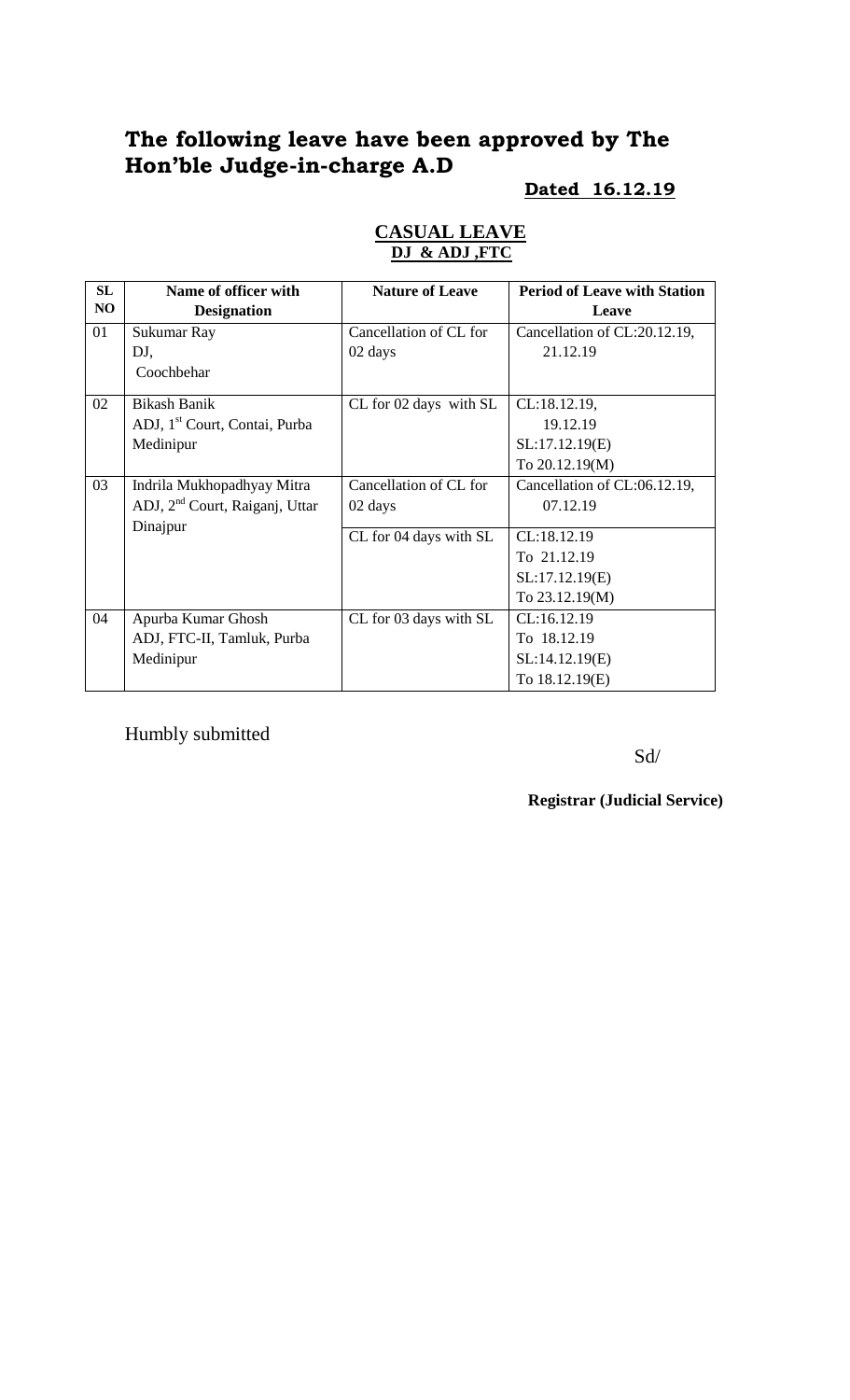# **The following leave have been approved by the Hon'ble Judge-in-Charge A.D.**

### **Dated : 16.12.2019**

## **DJ / ADJ**

| <b>SL</b><br>N <sub>O</sub> | Name of officer with Designation                                                     | <b>Nature of Leave</b>               | <b>Period of Leave with</b><br><b>Station Leave</b> |
|-----------------------------|--------------------------------------------------------------------------------------|--------------------------------------|-----------------------------------------------------|
| 01                          | Sri Chiranjib Bhattacharya<br>ADJ, 2 <sup>nd</sup> Court, Murshidabad,<br>Berhampore | Earned Leave for<br>02 days          | From 06.12.2019 to<br>07.12.2019                    |
| 02                          | Smt. Suparna Ray<br>ADJ, 2 <sup>nd</sup> Court, Balurghat, Dakshin<br>Dinajpur       | <b>Commuted Leave</b><br>for 05 days | From 26.11.2019 to<br>30.11.2019                    |

#### **ADJ,FTC/ CJ(SD)**

| SL<br>N <sub>O</sub> | Name of officer with Designation | <b>Nature of Leave</b> | <b>Period of Leave with</b><br><b>Station Leave</b> |
|----------------------|----------------------------------|------------------------|-----------------------------------------------------|
| 03                   | Sri Pabitra Sen                  | Earned Leave for 04    | From 04.12.2019 to                                  |
|                      | CJ(SD), Kandi, Murshidabad       | days                   | 07.12.2019                                          |
| 04                   | Sri Animesh Ghosh CJ(SD),        | Earned Leave for       | From 13.11.2019 to                                  |
|                      | Dinhata, Cooch Behar             | 04 days                | 16.11.2019                                          |
| 05                   |                                  | Extension of           | From 17.11.2019 to                                  |
|                      |                                  | Earned Leave for       | 22.11.2019                                          |
|                      |                                  | 06 days                |                                                     |

Humbly submitted Sd/-

 **Registrar (Judicial Service)**